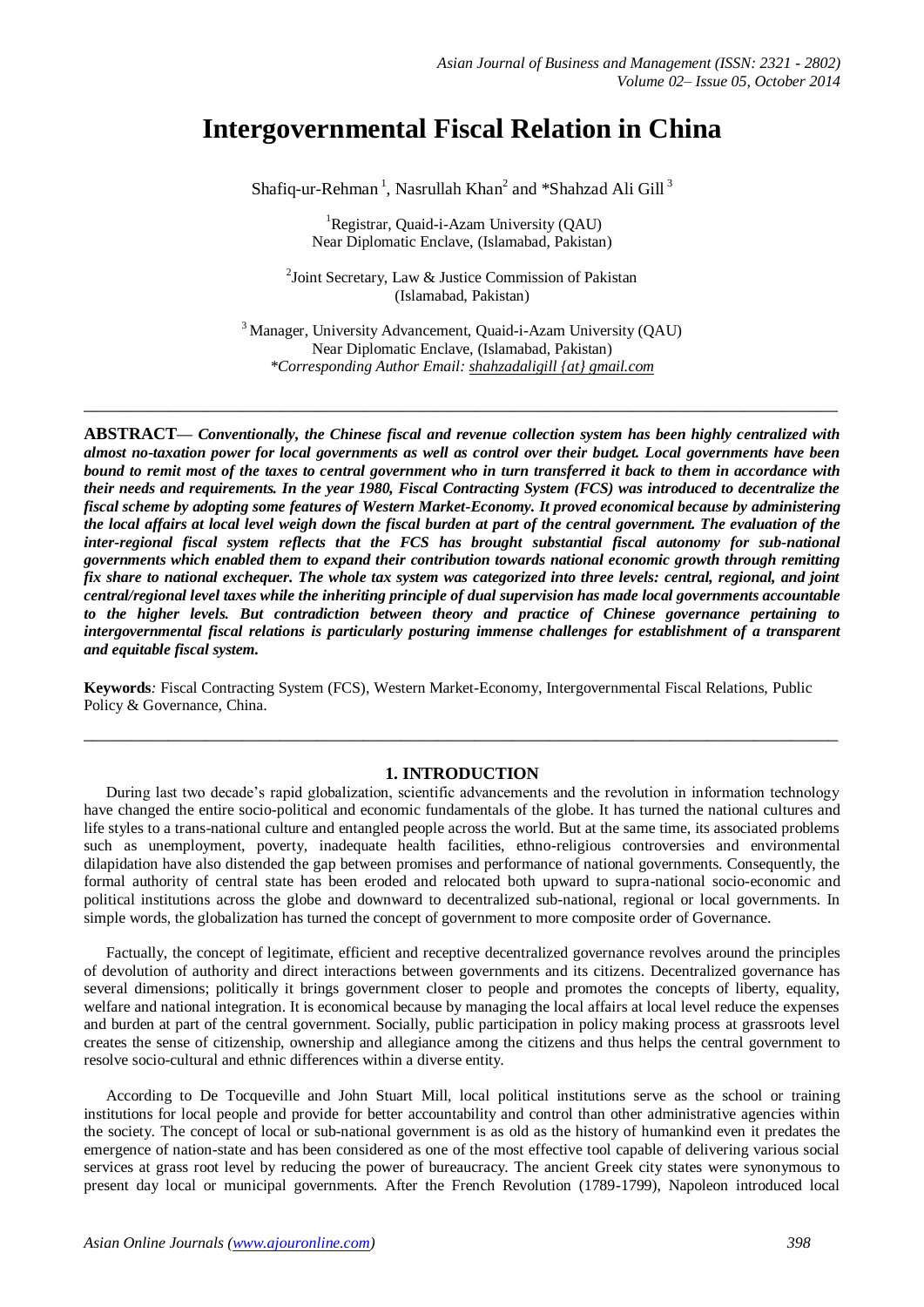government system for highly centralized Napoleonic states based on the Napoleonic traditions of dual supervision and unbroken chain of command. The post Second World War era appeared with the idea that the economic development and distribution of public services should be harmonized across the countries and decentralized governments could be the most apt tool for achieving this objective.

During the decade of 1980, the charter of self-local government was introduced and later on it was adopted by the Council of Europe. It also recognized that only the principles of democracy and citizens' participation can protect and strengthen the idea of democratic Europe. Like most of the East Asian countries having the traditions of strong and centralized central governments, the Chinese constitution also recognizes the need of establishing sub- national governments at level of regions on the basis of the Franco-British model which revolves around the principle of strong central control with dual supervisions. Since 1979, the Chinese authorities have made tremendous efforts to reform Chinese local governance in the light of new challenges of globalization.

# **2. OBJECTIVE OF THE STUDY**

This study intends to explore into the matter if the division of authority pertaining to financial resources at different levels of the government in China has rightly responded to the challenges of globalization or not?

#### **3. BACKGROUND**

In China "local government" refers to all types of sub-national governments. The large population and area of China has always been in need of some kind of administrative divisions since ancient times. The prior most division in administrations was dynasty of QIN in China. That was based on two different levels:

- Jun Commanderies
- Xian Counties

The three tier structure was formed as a result of dynasty of Han. Thereafter, such system remained effective till dynasty of Song. The Sui as well as Tang dynasty had abolished Commanderies. The Sui Dynasty and Tang Dynasty abolished Commanderies by introducing circuits on top level. The Yuan Dynasty under Mongol by introducing a new tier to provinces brought the number of levels to four. This system lasted in China till the last imperial dynasty, the Qing Dynasty. During the early 20th century, attempts were made to extend political administration beyond the County level and hence, the Townships government below the level of Counties appeared. In 1949, the Constitution of People's Republic of China officially recognized Provinces, Counties, and Townships as the administrative divisions. Later on, to provide better administrative support, two more levels Prefecture and Village were included as sub- levels of Province and Township. As of December 31, 2005, China was divided into 33 Provincial-level regions (includes 23 Provinces, 5 Autonomous Regions and 3 Cities), 333 Prefectural-level regions, 2,862 County-level regions (includes County, Autonomous County, County-Level City, Banner, Autonomous Banner, Forest Districts, Industrial Districts, Agricultural Districts, Districts of the City under the Jurisdiction of Province, Sub-Districts of the Apex Municipalities, etc.), about 41,636 Township-level regions and more than 704,386 Village-level regions. (Figure 1 & 2)

Each level of government has its own People's Congress to perform supervisory functions within its specific jurisdiction. The Deputies to the People's Congresses of Provinces and Counties are elected for the term of five years by direct vote, while the Deputies to the People's congresses in Cities, Municipalities, Sub-District and Townships levels are elected by the People's Congresses of the higher level governments. Conventionally, the Chinese fiscal and revenue collection system has been highly centralized with almost no-taxation power for local governments as well as control over their budget. Local governments have been bound to remit most of the taxes to central government who in turn transferred it back to them in accordance with their needs and requirements. Therefore, the matters related to organization and distribution of local revenues and finances have been remained the permanent bone of contention between the Central and sub-national governments since a very long time.

#### 4. **CHINA'S FISCAL CONTRACTING SYSTEM (FCS)**

In the year 1980, Chinese government initiated a reform strategy and a Fiscal Contracting System (FCS) was introduced to decentralize the fiscal system by adopting some features of Western Market-Economy. The issues related to the central grants to local governments and the remittance from the regions to the central exchequer were to be defined through mutual contracts between the central and local governments. The FCS brought considerable autonomy for regional governments with regards to organizing local revenue and enabled them to expand their contribution towards national economic growth through remitting fix share to national exchequer. On the whole, these reforms were successful and during the next decade of reforms, the overall GDP growth remained at the highest level of 9%. The major part of income received from the bodies at local levels was often termed as immediate reasons for the economic development within the period during that period. However, even with high growth rates, the actual performance of local governments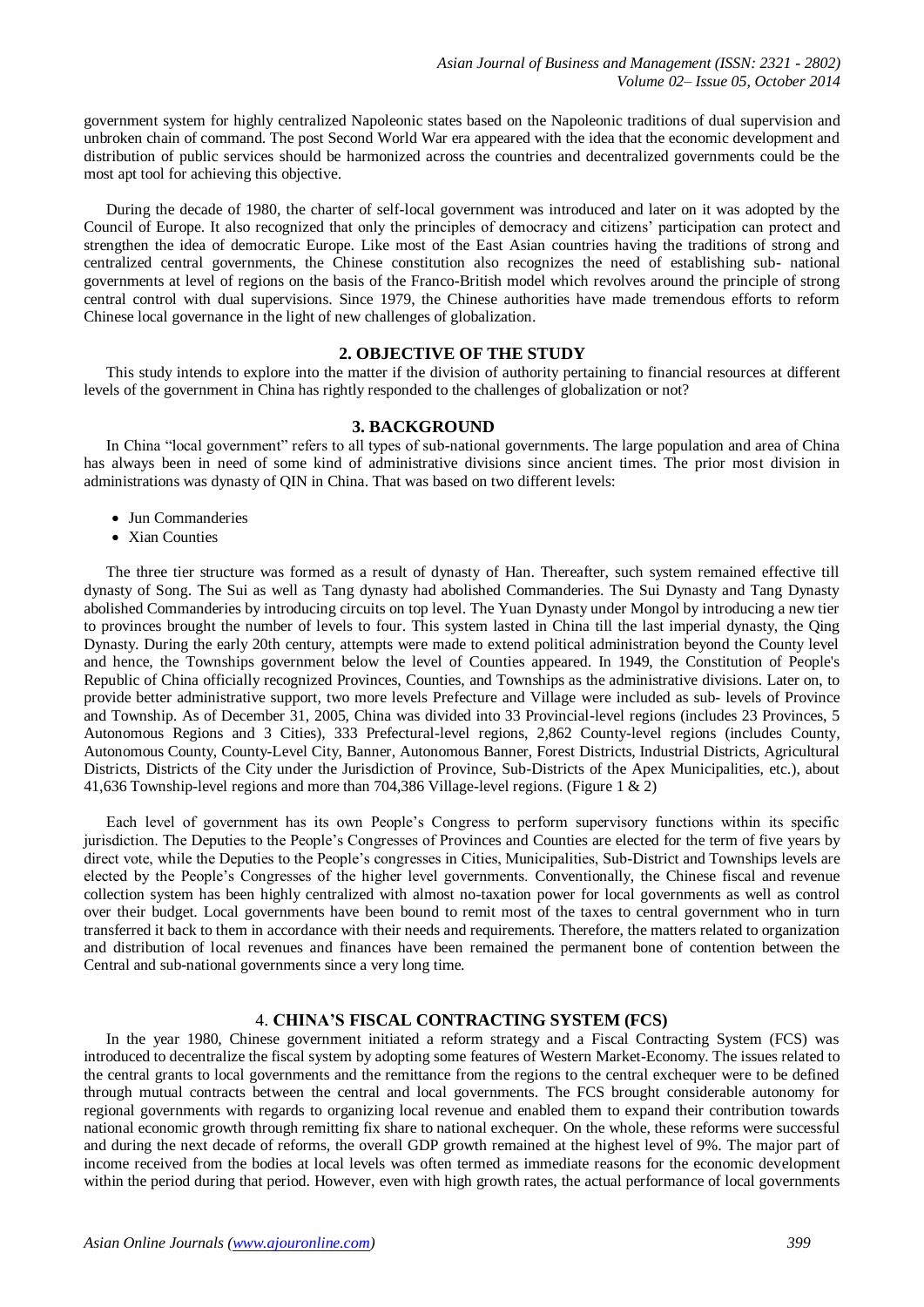with regards to overall revenue collections and share of remittance to central government declined sharply in 1990 up to the level that had been too lower in comparison to the average level exhibited by the underdeveloped countries within the period. The performance of Chinese local government within an international context can be seen through the comparative table.

| Share of Subnational Governments<br>(in percent of total)<br>Expenditures<br>Revenues |                                                                           |                                                                              |                                                                              |
|---------------------------------------------------------------------------------------|---------------------------------------------------------------------------|------------------------------------------------------------------------------|------------------------------------------------------------------------------|
| 1990                                                                                  | 1997                                                                      | 1990                                                                         | 1997                                                                         |
| 38.2<br>20.0<br>33.8<br>28.9<br>33.0<br>29<br>19.0<br>$\sim$ $\sim$<br>5.5<br>33.8.   | 41 1<br>22.7<br>48.8<br>28.8<br>36.1<br>29<br>20.6<br>40.6<br>5.3<br>32.9 | 46.3<br>50.9<br>67.4<br>40.2<br>51.1<br>13.1<br>17.8<br>$ -$<br>20.7<br>42.0 | 43.9<br>47.9<br>72.6<br>37.8<br>53.3<br>14.8<br>26.1<br>37.6<br>49.8<br>46.4 |
|                                                                                       |                                                                           |                                                                              |                                                                              |

Table 1: Showing Performance of Chinese Local Government in International Context

The data mentioned in the table reflects the whole equation. It can easily be observed that though, the local remittance to central government has remained at highest level as compared to other countries, but unluckily the amount of local expenditure also stretched out. The increase in expenditure in turn increased the rate of central subsidies for local or provincial governments and exerted extra burden upon central exchequer.

The critics of Chinese decentralization strategy have held FCS responsible for the situation. They regarded the new system as the strategy to "eat from other's kitchens". Furthermore, they held responsible the bargaining power of subnational governments for the decline in the local share to central exchequer because under new arrangement the flow of net shares of local revenue towards central exchequer was to be defined purely on the basis of overall fiscal capacity of local governments but these flexible bilateral contracts have encouraged the sub-national governments to make false and exaggerated presentations regarding the provincial expenditures. The manipulated fiscal accounts had not only facilitated local governments in lessening their share of transfer of revenue to central government but also affected the overall National Policy Making process in China. Consequently, by showing fragile economy, the wealthy and privileged provinces succeeded in putting aside most of the local revenue under the heads of safe pools and further accelerated already expanding horizontal imbalances across the provinces.

Several established theories of decentralization have already recognized that central government must have effective control over the collection, administration and redistribution of tax revenue for preserving equality and transparency in the process of inter-regional redistribution of revenue across the country. Realizing the gravity of the problem, in 1994 Chinese policy makers finally decided to strike the root cause of the problem. They introduced comprehensive tax reform intended to bring transparency and equality in the process of collection and redistribution of revenue. The main objectives of the reforms were as under:

- $\bullet$  to simplify the tax system
- eliminate misrepresentation from the regional governments
- suitable change and interventions in the assignments pertaining to revenue at several levels of the government
- the switching of the main fiscal system by eradicating the temporary transfer to new transparent revenue based tasks and assignments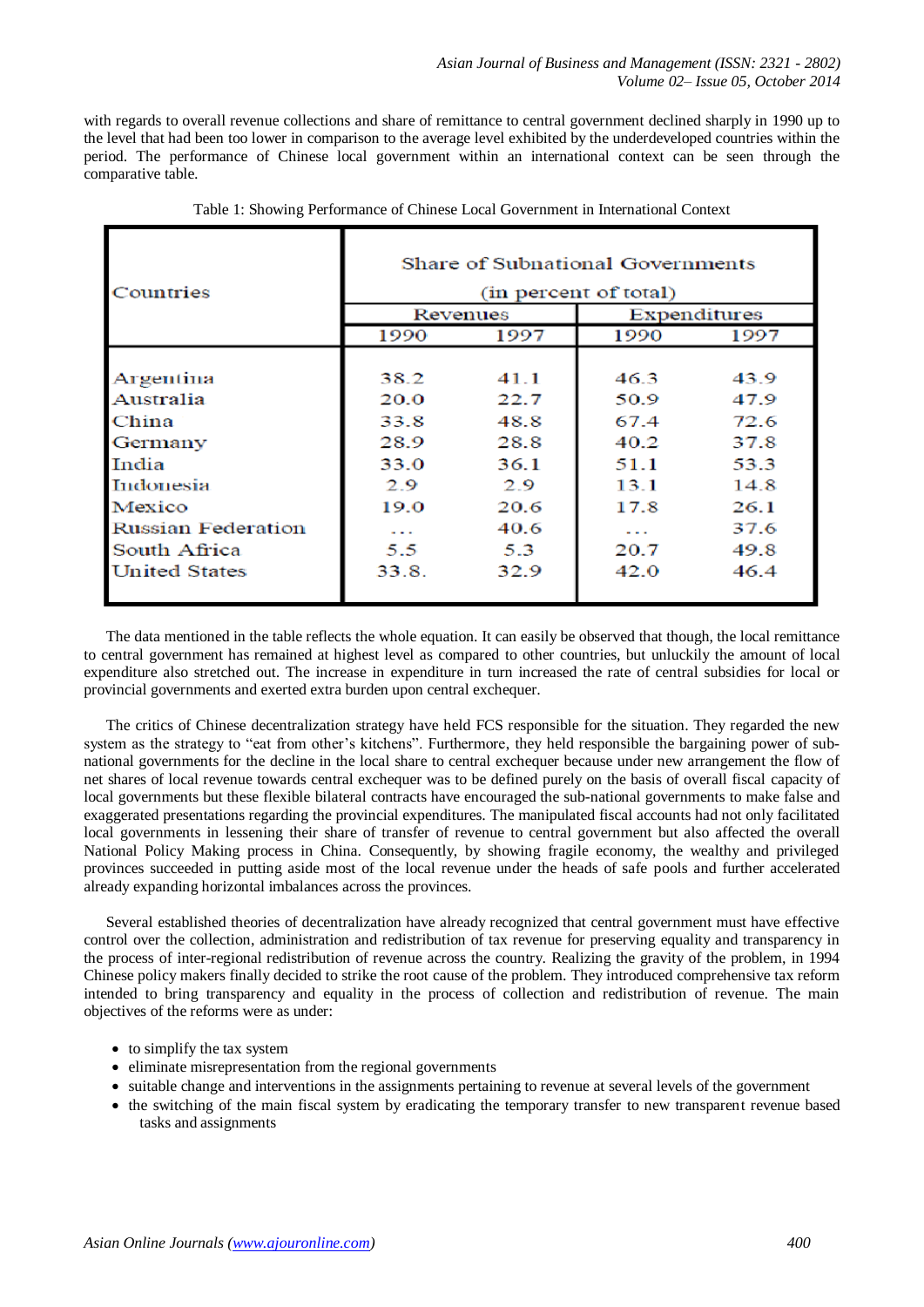# **5. TAX SHARING AT NATIONAL AND LOCAL LEVELS**

The major result of comprehensive tax reform was the simplification of Chinese tax system in line with marketoriented Western economies. The whole tax system was categorized into three levels: central, regional, and joint central/regional government. The State Bureau of Tax Administration was made responsible for levying taxes under Central and joint central/regional levels while the regional tax administration got the responsibilities to look after the regional or sub-national tax collection.

| <b>Categories</b> | <b>Composition of Taxes</b>                                                                                                                                                                      |
|-------------------|--------------------------------------------------------------------------------------------------------------------------------------------------------------------------------------------------|
|                   |                                                                                                                                                                                                  |
| Taxes at          | 1. Tax on Consumption                                                                                                                                                                            |
| National          | 2. Tax on Vessel Tonnage                                                                                                                                                                         |
| Level             | 3. Import, Export and Custom Charges                                                                                                                                                             |
|                   | 4. Tax on Purchase of Vehicle                                                                                                                                                                    |
| Taxes at          | 1. Tax on Real Estate particular in Urban Areas                                                                                                                                                  |
| Local Level       | 2. Tax on Fixed Assets and House Property                                                                                                                                                        |
|                   | 3. Maintenance Tax for Citizenship or Township                                                                                                                                                   |
|                   | 4. Tax on Occupying Land                                                                                                                                                                         |
|                   | 5. Tax on Tobacco                                                                                                                                                                                |
|                   | 6. Tax on Investment                                                                                                                                                                             |
|                   | 7. Tax on Deed                                                                                                                                                                                   |
|                   | 8. Tax on Land Appreciation                                                                                                                                                                      |
| Sharing           | 1. Value Added Taxes (VAT): The federal Government as well the local body of the city secures the                                                                                                |
| Taxes             | major percentage of the VAT collected at domestic levels i.e. 75: 25. VAT is levied on imports                                                                                                   |
|                   | and charged by customs.                                                                                                                                                                          |
|                   | 2. Income Tax on Enterprise: It includes all sources other than part that belong directly to the<br>federal Government as ruled. The rest is divided in between centre and local bodies with the |
|                   | ration of 60:40. Incomes from Railways, Postal Services, Industrial and Commercial banks,                                                                                                        |
|                   | State Owned Banks, Natural Oil and Gas Company are directly belonging to the federal                                                                                                             |
|                   | government.                                                                                                                                                                                      |
|                   | 3. Tax on individual's income: The text levied on individual's income is distributed among federal                                                                                               |
|                   | and local government with the ration of 60: 40.                                                                                                                                                  |
|                   | 4. Tax on business activity: The income earned from state owned banks, railways and insurance                                                                                                    |
|                   | companies on business activities are received by federal government and rest goes to local<br>bodies.                                                                                            |
|                   | 5. Duty on stamp: The major portion of the tax that is being levied on security transactions goes to                                                                                             |
|                   | the federal government i.e. 97% and the remaining 3% of the tax collected goes to the local                                                                                                      |
|                   | body.                                                                                                                                                                                            |
|                   | 6. Tax on maintenance and construction Tax                                                                                                                                                       |
|                   | 7. Resource Tax: The income received from the oil enterprises that are working off-shore goes to                                                                                                 |
|                   | the federal government. (N/A for now) and the remaining goes to the local bodies.                                                                                                                |
|                   |                                                                                                                                                                                                  |

While using the technique of re-allocation of taxes and introduction of new national tax service, the government succeeded in setting up two separate sources of revenue with different ratios. In the year 2002, the revenue collected by the federal government raised up to 18% of the total gross domestic product. The federal government also increased the budgeted revenue from 22% (1993) to 50 % (2002). The accumulation of revenues in the centre also increased the central transfers to sub-national governments from 1.5 % (1993) to 6 % (2001) being part of gross domestic product. The oversimplification of the tax system and distribution mechanism has changed the major assignments pertaining to finance and revenue into several levels of the government and eradicated to some extent, misrepresentation or false representations from the provinces. But still the fiscal imbalance in revenue sharing, inequality of revenue redistribution and uneven development across the regional government in China have been undermining the efforts toward shifting the fiscal relationships from temporary transfers to other assignments pertaining to revenue based on transparency.

# **6. CONCLUSION**

The evaluation of the inter-regional fiscal system reflects the initial efforts to decentralize entire fiscal system for the sake of providing sub-national governments an effective assistance for delivery of public services at local level. But sooner it was realized that the provincial fiscal autonomy has undermined the entire process of decentralization in China. It was realized that for the successful and meaningful fiscal decentralization, the central government must have effective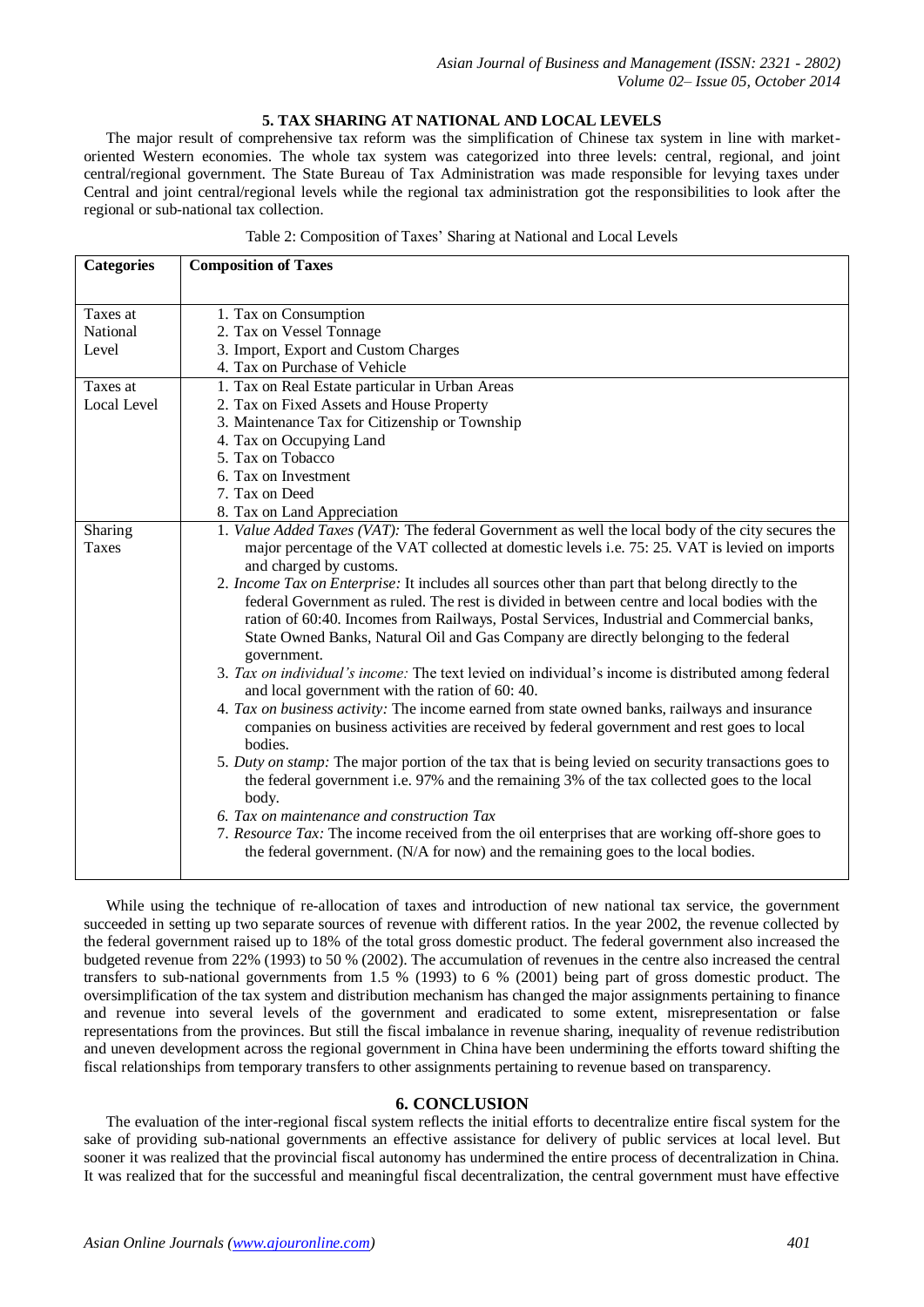control over the policy formulation, administration, collection, and allocation of tax revenue. In this regard, several attempts were made to reform the fiscal relations in accordance with the established principles of decentralization.

In theory, the Central Government in China can still exercise tight control over the finances of the provinces because (1) Chinese economy is largely consisted upon state-owned enterprises, which account for about 75 percent of the state revenues therefore central authorities have very key role in determining the investment programs and formulating wage and subsidies policies. (2) The inheriting principle of dual supervision has made the sub-national governments accountable to the higher levels. (3) In Chinese local governance, the National People Congresses of province have the right to elect the administrative officers for local governments who though, serve within the institutional framework of regional governments but being the member of Chinese Communist Party serves as agents of Central government and is accountable only to the central government. (4) The principle of dual supervision has also minimized the bargaining powers of wealthy provincial governments and discouraged the practice of "eating from other's kitchens".

However, the review of the literature about Chinese fiscal decentralization has revealed that in practice, the overlapping of responsibilities of central and regional government has minimized the effectiveness of central controls. The introduction of FCS at various levels has also increased the capacity of regional governments with regards to providing services and the volume of their shares in the national economic development has also been expanding. It can be concluded that the contradiction between theory and practice of Chinese governance, especially with regard to intergovernmental fiscal relations have still been posturing enormous challenges for the establishment of transparent, just and accountable fiscal system.

# **7. REFERENCES**

Jin, H., Y. Qian, and B. Weingast, "Federalism Chinese Style: Fiscal Incentives and Regional Development," unpublished University of California, Berkeley.

John Laughlin et al, "Sub national democracy in the European Union: Challenges and opportunities", Oxford University Press, 2001.

John Loughlin, "Reconfiguring the state: trends in territorial governance in European states," Regional and Federal Studies, 17 (4), 2007.

Lin, J.Y., and Z. Lou, , "Fiscal Decentralization and Economic Growth in China," Economic Development and Cultural Change, Vol. 49, No. 1, 2000, pp. 1–2

Michael Goldsmith and Andrew Caroline, "From Local Government to Local Governance: And Beyond," International political Science Review, Volume 19, No.2, April 1998.

"Local Government in Asia and the Pacific: A Comparative Study", UN ESCAP (United Nations Economic and Social Commission for Asia and Pacific), New York, 2000.

Ahmad, E., "China in Fiscal Federalism in Theory and Practice", ed. By Ter-Minassian Washington: International Monetary Fund), 1997.

Arnold Heidenheimer and Hugh Heclo et al, "Comparative Public Policy: The Politics of Social Choice in Europe and America, second edition," St. Martin Press New York, 1983.

- Council of Europe, "European Charter of Local Self-Government," European Treaty Series No. 122, 15th Oct 1995. Retrieved from:<http://www.conventions.coe.int/treaty/Commun>
- Era Dabla-Norris, "Issues in Intergovernmental Fiscal Relations in China", IMF Working Paper WP/05/30, IMF Institute, February 2005.

Mill, John Stuart, "On Liberty," (first published in 1859), Batoche Kitchener Books, 2001

Oi, J., "The Role of the Local State in China's Transitional Economy," China Quarterly, Vol. 144 (December), 1995, pp. 1132–49.

Susan V. Lawrence and Michael F. Martin, "Understanding China's Political System", Report Prepared for Members and Committees of Congress under Congressional Research Service, March 20, 2013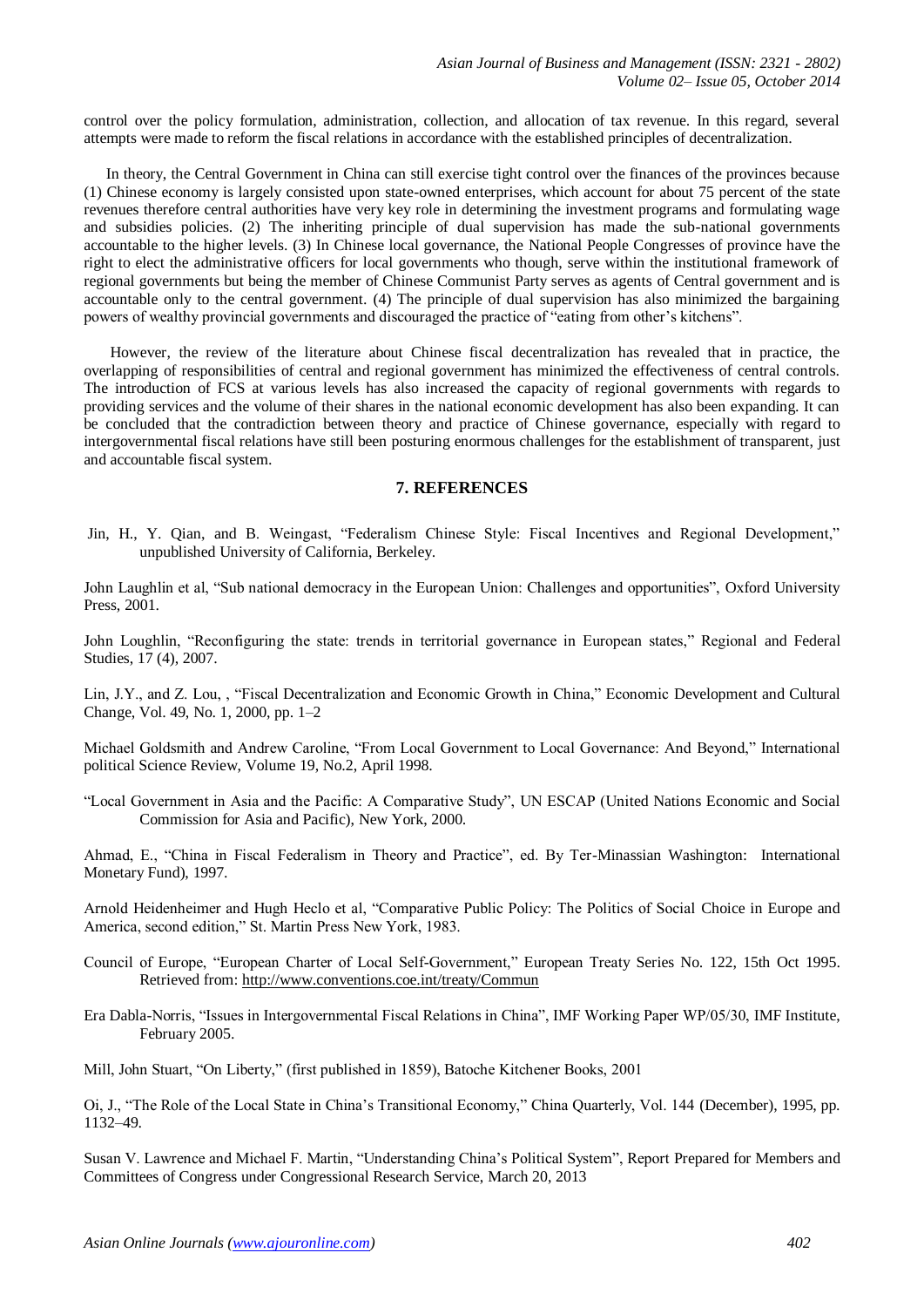Tony Saich, "Governance and Politics of China (3rd ed.", Palgrave Macmillan, 2011.

U. B. Singh, "Decentralized Democratic Governance in new Millennium," Concept Publishing company, New Delhi, 2009.

Xia, Min, "Social Capital and Rural Grassroots Governance in China", in: Journal of Current Chinese Affairs, 2011, 40, 2, 135-163.

Yuanzheng Cao, Yingyi Qian and Barry R. Weingas, "From Federalism, Chinese Style to Privatization, Chinese Style", working paper No.126, State Commission for Restructuring the Economic System, Beijing, China, December, 1997.

Zhang, Z., and J. Martinez-Vazquez, "The System of Equalization Transfers in China," International Studies Program Working Paper No. 0312, Atlanta: Georgia State University, 2003.

Ramgopal Agarwala, "China: Reforming Intergovernmental Fiscal Relations", World Bank Discussion Paper No 178, Washington D.C, 1992.

Shuna Wang and Yang Yao, "Grassroots Democracy and Local Governance: Evidence from Rural China", World Development Vol. 35, No. 10, pp. 1635–1649, Elsevier New York, 2007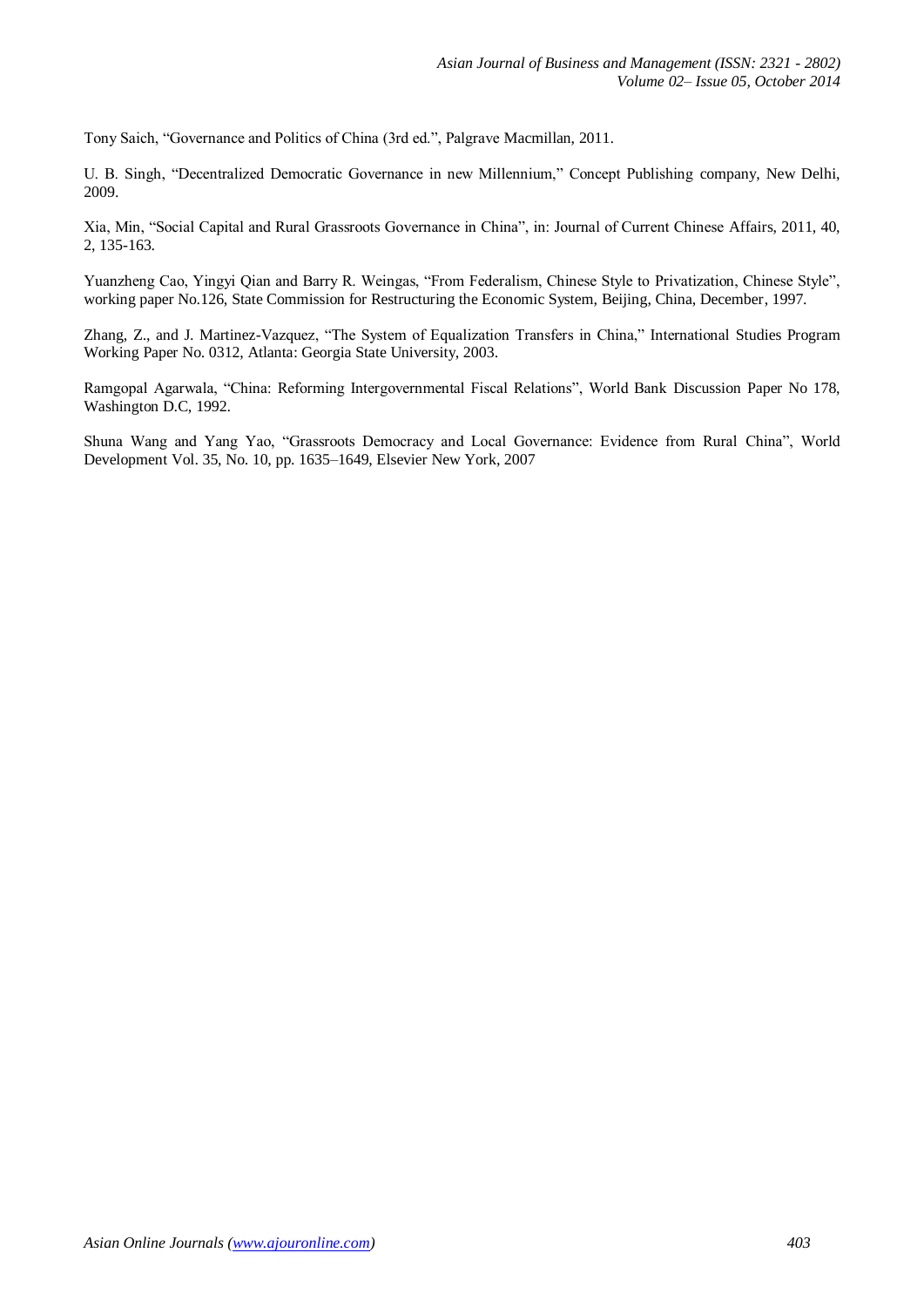

**Figure 1:** Map of the provinces showing linkage among various tiers of Chinese Governance